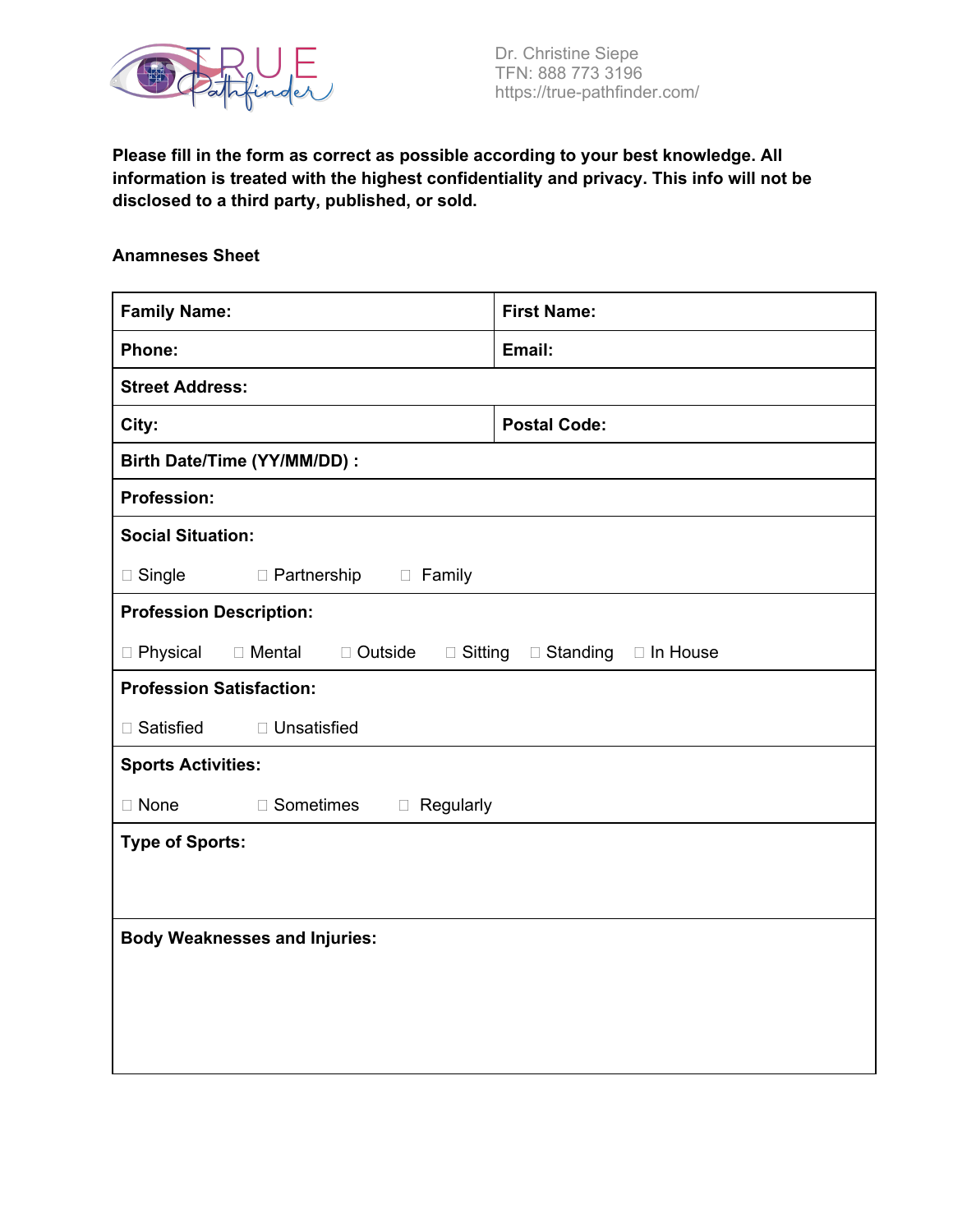

|                                   | <b>Compensation Activities/Hobbies:</b>       |                                                                                       |
|-----------------------------------|-----------------------------------------------|---------------------------------------------------------------------------------------|
|                                   |                                               |                                                                                       |
|                                   |                                               |                                                                                       |
|                                   |                                               |                                                                                       |
|                                   | Diseases / Symptoms / Main Concern:           |                                                                                       |
|                                   |                                               | Please add any Clinical reports, Blood- and tests Reports, X-Ray pictures, or similar |
|                                   |                                               |                                                                                       |
|                                   |                                               |                                                                                       |
|                                   |                                               |                                                                                       |
| <b>Organ Systems:</b>             |                                               |                                                                                       |
|                                   | □ Heart-Blood Circulation                     | □ Heart Pacer                                                                         |
| □ Respiratory System              |                                               | □ Nose-Throat-Ears (ETN)                                                              |
| □ Jaw-Teeth                       |                                               | $\square$ Skin                                                                        |
| $\square$ Eyes                    |                                               | $\Box$ Liver                                                                          |
| □ Gallbladder                     |                                               | □ Stomach                                                                             |
| □ Pancreas                        |                                               | □ Small intestine                                                                     |
| $\Box$ Large intestine            |                                               |                                                                                       |
|                                   |                                               |                                                                                       |
| Minerals (which):<br>Please list: |                                               |                                                                                       |
|                                   |                                               |                                                                                       |
| □ Never                           | □ Sometimes                                   | $\Box$ Regularly                                                                      |
| Vitamins (which):                 |                                               |                                                                                       |
| Please list:                      |                                               |                                                                                       |
| □ Never                           | □ Sometimes                                   | $\Box$ Regularly                                                                      |
| Please list:                      | <b>Intake Any Other Drugs &amp; Remedies:</b> |                                                                                       |
| □ Never                           | □ Sometimes                                   | $\Box$ Regularly                                                                      |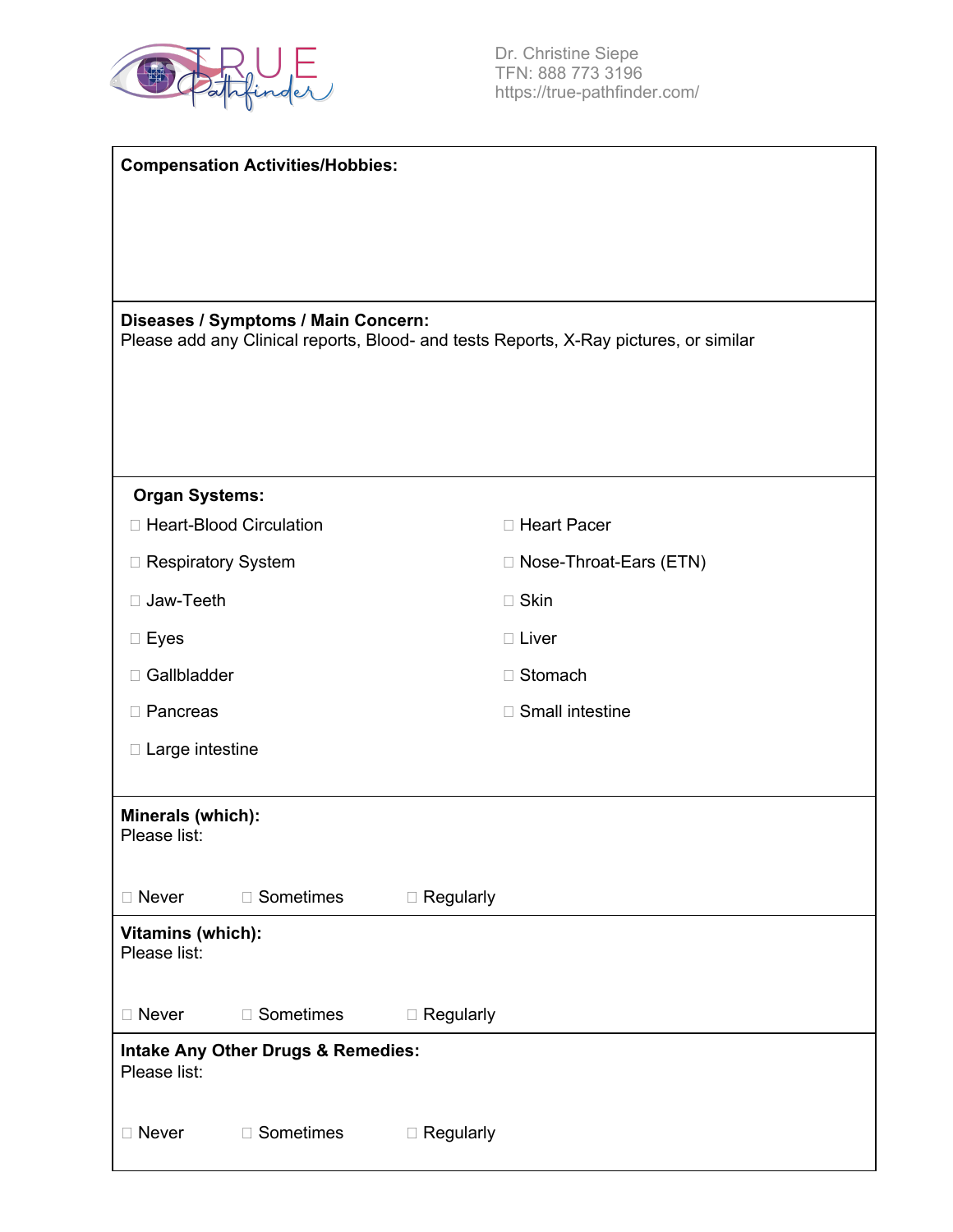

| Any Dietary Supplements (which):<br>Please list:         |                                             |
|----------------------------------------------------------|---------------------------------------------|
| □ Never<br>□ Sometimes<br>$\Box$ Regularly               |                                             |
| <b>Intolerance &amp; Allergies:</b>                      |                                             |
| $\Box$ Drinks<br>$\Box$ Food<br>$\Box$ Nuts              | $\Box$ Meats                                |
| List Details:                                            |                                             |
|                                                          |                                             |
| <b>Inside Home Allergens?</b><br>$\Box$ No<br>$\Box$ Yes |                                             |
| List Details:                                            |                                             |
|                                                          |                                             |
| $\Box$ No                                                |                                             |
| List Details:                                            |                                             |
|                                                          |                                             |
|                                                          |                                             |
| <b>Any Other Details?</b>                                |                                             |
|                                                          |                                             |
|                                                          |                                             |
| <b>Environmental Influences (Geopathic Stress):</b>      |                                             |
| □ Noise □ Electro-Smog □ Other                           |                                             |
| If "Other" Please List:                                  |                                             |
|                                                          |                                             |
|                                                          |                                             |
| <b>Children</b><br>$\Box$ No<br>□ Yes                    | Pregnancy<br>$\Box$ Yes<br>$\Box$ No        |
| Number:                                                  | Number:                                     |
| <b>Live Births</b><br>$\Box$ Yes<br>$\Box$ No            | <b>Abortions</b><br>$\Box$ Yes<br>$\Box$ No |
| Number:                                                  | Number:                                     |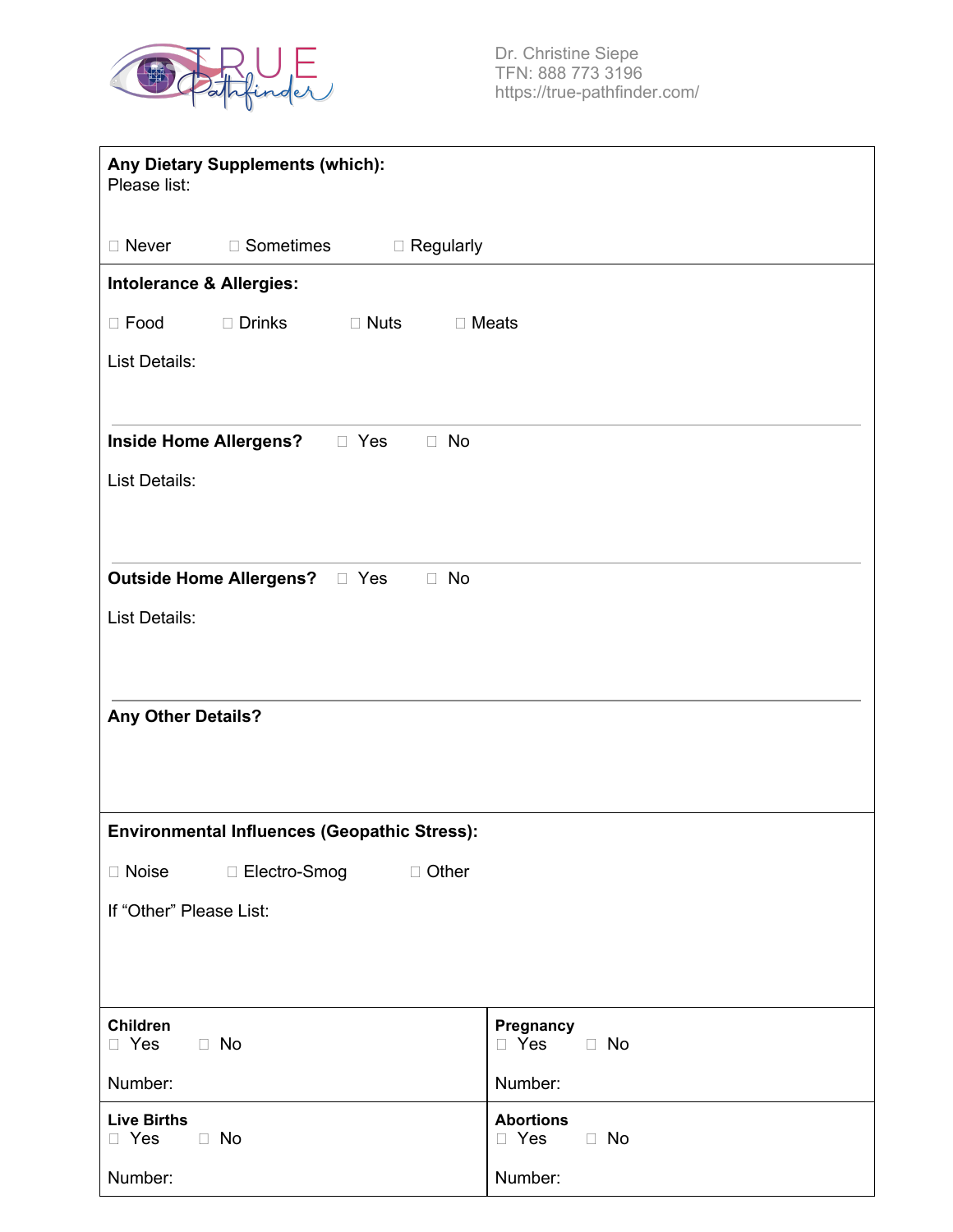

| <b>Menstruation:</b>         |                                                        |                  |                                                                                                                                                                                                   |
|------------------------------|--------------------------------------------------------|------------------|---------------------------------------------------------------------------------------------------------------------------------------------------------------------------------------------------|
| □ Bleeding Strong (Flooding) |                                                        | □ Bleeding Weak  | □ Long Lasting                                                                                                                                                                                    |
| $\square$ PMS                | $\Box$ Painful                                         | $\Box$ Menopause | □ Andropause                                                                                                                                                                                      |
| Other Details (Please List): |                                                        |                  |                                                                                                                                                                                                   |
|                              |                                                        |                  |                                                                                                                                                                                                   |
|                              |                                                        |                  |                                                                                                                                                                                                   |
| Surgeries in your life:      |                                                        |                  | <b>Difficult Diseases in your life:</b>                                                                                                                                                           |
|                              |                                                        |                  |                                                                                                                                                                                                   |
|                              |                                                        |                  |                                                                                                                                                                                                   |
|                              | <b>Most Frequent Health Issues in Your Life:</b>       |                  |                                                                                                                                                                                                   |
|                              |                                                        |                  |                                                                                                                                                                                                   |
|                              |                                                        |                  |                                                                                                                                                                                                   |
|                              |                                                        |                  |                                                                                                                                                                                                   |
|                              | All Supplements and Medication During last 12 Months:  |                  |                                                                                                                                                                                                   |
|                              |                                                        |                  |                                                                                                                                                                                                   |
|                              |                                                        |                  |                                                                                                                                                                                                   |
|                              | All Therapies During Last 12 Months & Results You Got: |                  |                                                                                                                                                                                                   |
|                              |                                                        |                  |                                                                                                                                                                                                   |
|                              |                                                        |                  |                                                                                                                                                                                                   |
|                              |                                                        |                  |                                                                                                                                                                                                   |
|                              |                                                        |                  | Please list all your symptoms, pain, impairments, major and minor ailments?                                                                                                                       |
|                              |                                                        |                  | How do you sense these symptoms, pain: pressure, pulsating, choking, pounding, cutting, etc.<br>Please provide a good description if possible, with visualization and imaging as best as you can. |
|                              |                                                        |                  |                                                                                                                                                                                                   |
|                              |                                                        |                  |                                                                                                                                                                                                   |
|                              |                                                        |                  |                                                                                                                                                                                                   |
|                              |                                                        |                  |                                                                                                                                                                                                   |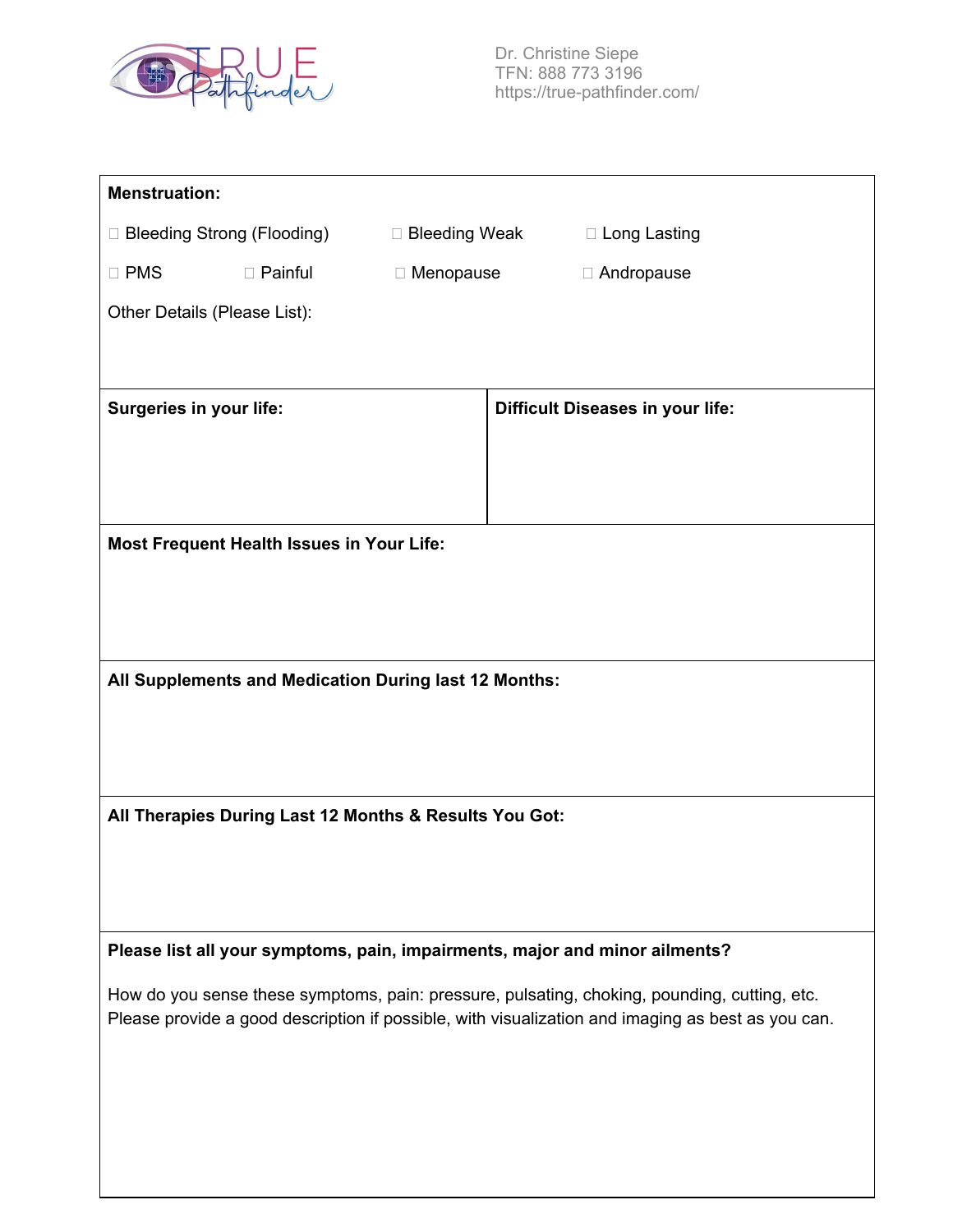

Dr. Christine Siepe TFN: 888 773 3196 https://true-pathfinder.com/

|                                 |                                                          | Where do you feel these symptoms/pain; are these radiating and, if yes where?                                                                                                                                                                                                                            |
|---------------------------------|----------------------------------------------------------|----------------------------------------------------------------------------------------------------------------------------------------------------------------------------------------------------------------------------------------------------------------------------------------------------------|
|                                 |                                                          |                                                                                                                                                                                                                                                                                                          |
|                                 |                                                          |                                                                                                                                                                                                                                                                                                          |
|                                 |                                                          |                                                                                                                                                                                                                                                                                                          |
|                                 |                                                          | If worsening occurs which are the factors aggravating the symptoms/pain?                                                                                                                                                                                                                                 |
| worries, full moon.             |                                                          | Examples: Movement, lie down, pressure, a temperature higher or lower than usual, storms,<br>weather changes, water contact, specific time of the day, during sleep, seasonal, light or excessive<br>sunshine, when eating, when excreting, when menstruating, nervous, stress, dispute, grief, anxiety, |
|                                 |                                                          |                                                                                                                                                                                                                                                                                                          |
|                                 |                                                          | Same question regarding when you feel better and your symptoms are softening.                                                                                                                                                                                                                            |
|                                 |                                                          |                                                                                                                                                                                                                                                                                                          |
|                                 |                                                          |                                                                                                                                                                                                                                                                                                          |
|                                 |                                                          |                                                                                                                                                                                                                                                                                                          |
|                                 | Were you already consulting with: (check all that apply) |                                                                                                                                                                                                                                                                                                          |
| $\Box$ Family Physician         | □ Naturopathic Doctor                                    | □ Medical Doctor                                                                                                                                                                                                                                                                                         |
| $\Box$ Specialist               | □ Homeopathic Doctor                                     | □ Quantum Energy Doctor                                                                                                                                                                                                                                                                                  |
| □ Family Physician □ EDS        |                                                          | □ Bioresonance                                                                                                                                                                                                                                                                                           |
| □ Radionic Doctor               |                                                          |                                                                                                                                                                                                                                                                                                          |
| List Details:                   |                                                          |                                                                                                                                                                                                                                                                                                          |
|                                 |                                                          |                                                                                                                                                                                                                                                                                                          |
|                                 |                                                          |                                                                                                                                                                                                                                                                                                          |
| <b>Prescription Drugs Used?</b> | $\Box$ Yes<br>$\Box$ No                                  |                                                                                                                                                                                                                                                                                                          |
| Please List:                    |                                                          |                                                                                                                                                                                                                                                                                                          |
|                                 |                                                          |                                                                                                                                                                                                                                                                                                          |
|                                 |                                                          |                                                                                                                                                                                                                                                                                                          |
|                                 |                                                          |                                                                                                                                                                                                                                                                                                          |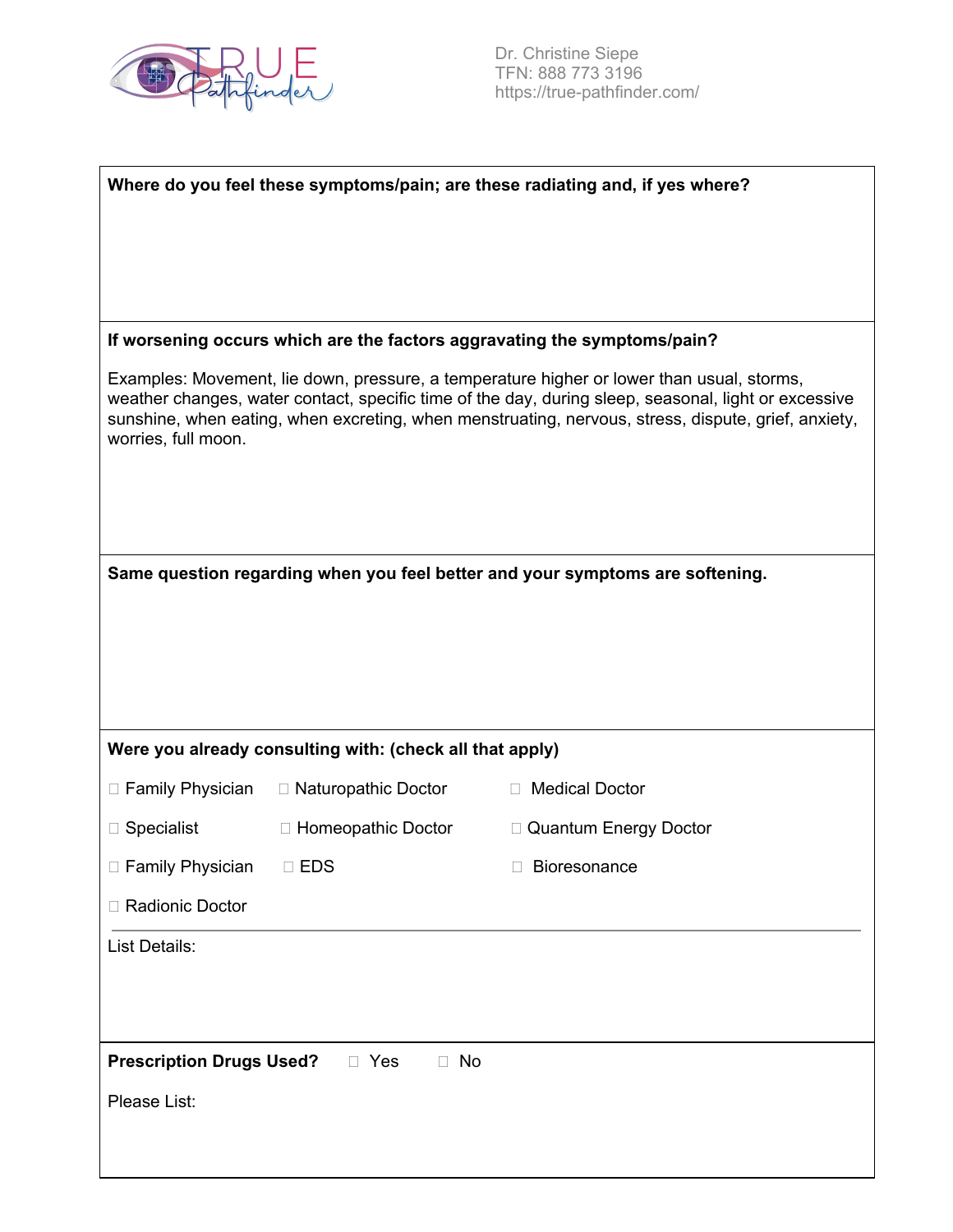

| Do you think your health issues may be caused by your psycho-mental state of mind?                                     |
|------------------------------------------------------------------------------------------------------------------------|
| $\Box$ No<br>$\Box$ Yes                                                                                                |
| If yes, please describe:                                                                                               |
|                                                                                                                        |
|                                                                                                                        |
| Do you have also some other "minor ailments", temporary or softly disturbing you?                                      |
|                                                                                                                        |
| $\Box$ No<br>$\Box$ Yes                                                                                                |
| If yes, please describe:                                                                                               |
|                                                                                                                        |
|                                                                                                                        |
| Which are the diseases you had in the past, which manifested in an acute way, and<br>which healing easily?             |
| $\Box$ No<br>$\Box$ Yes                                                                                                |
| If yes, please describe:                                                                                               |
|                                                                                                                        |
|                                                                                                                        |
| Did you have in your childhood recurrent health conditions?                                                            |
| $\Box$ No<br>$\Box$ Yes                                                                                                |
| If yes, please describe:                                                                                               |
|                                                                                                                        |
|                                                                                                                        |
| How many and if possible, which vaccines did you get, and which was your reaction<br>thereafter, any special symptoms? |
|                                                                                                                        |
|                                                                                                                        |
|                                                                                                                        |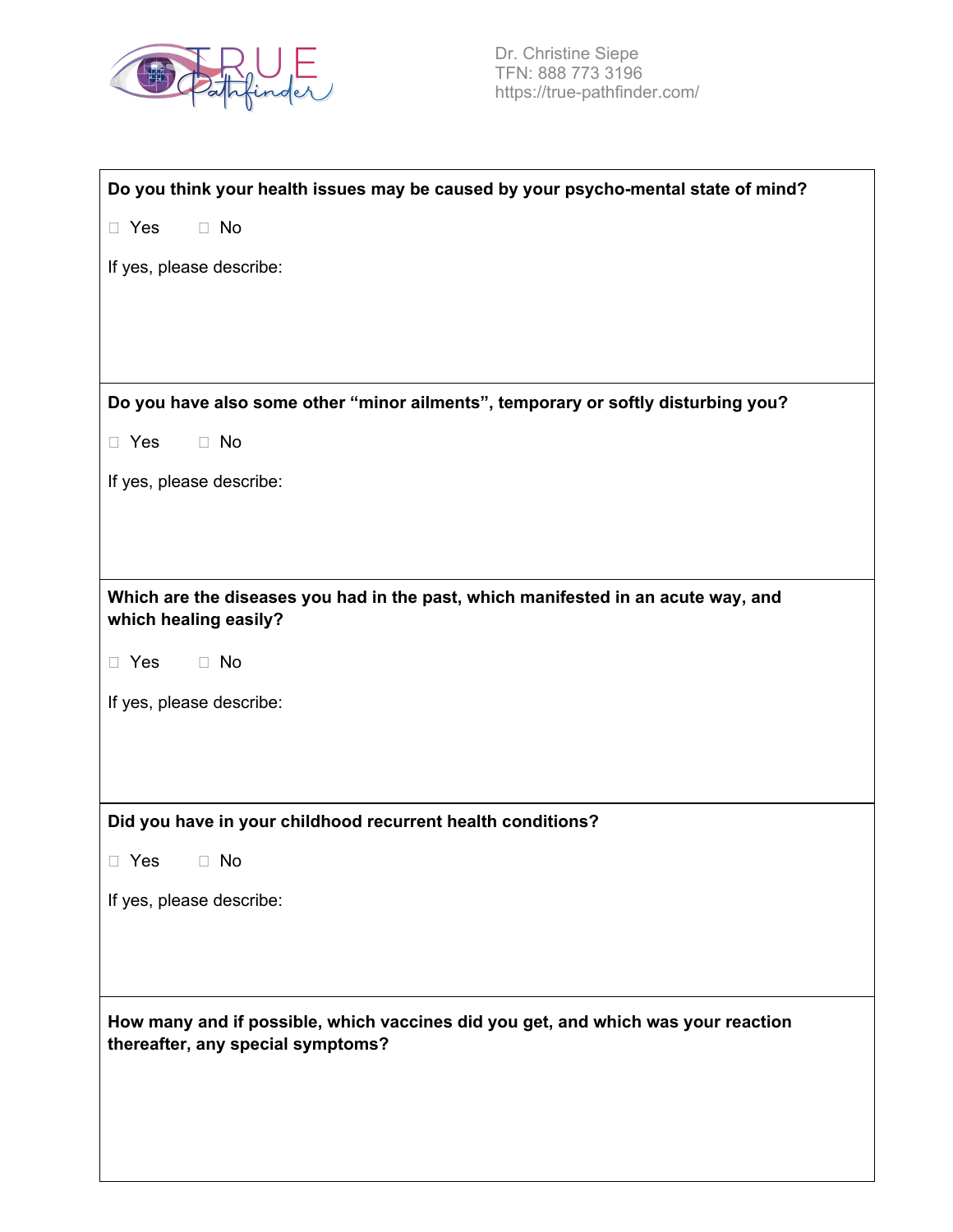

| How many and if possible, which vaccines did you get. |
|-------------------------------------------------------|
|-------------------------------------------------------|

**Was there any reaction thereafter, any special symptoms?**

**Which other diseases, surgeries, special conditions, and therapies did you have and when?**

**Have you noticed any skin changes, eczemas, which kind, and when?**

**Were these treated, which therapies were applied?**

**Do you feel cold or heat more than average?**

**Do you take your shower warm or cold?**

**Are you a thirsty person or not?**  $\Box$  Yes  $\Box$  No

**Do** you prefer to drink warm or cold liquids?  $\Box$  Warm  $\Box$  Cold

**Which are your preferred drinks and food?**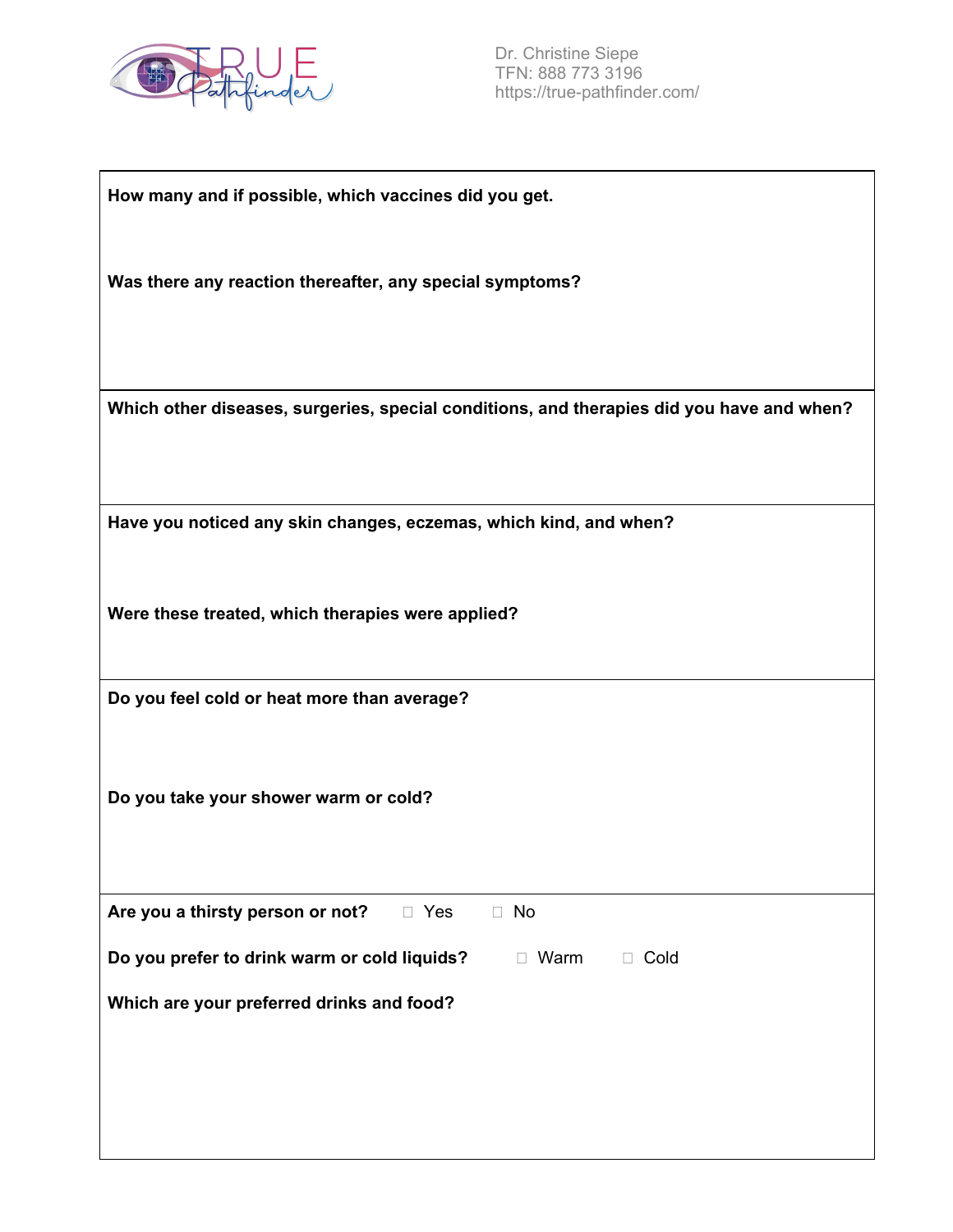

| Do you sometimes want some specific food and drinks, but you are having<br>incompatibility or adverse reactions (such as allergies, nausea, vomiting, diarrhea, etc.)<br>when consuming them? |
|-----------------------------------------------------------------------------------------------------------------------------------------------------------------------------------------------|
| $\Box$ No<br>$\Box$ Yes                                                                                                                                                                       |
| List Details:                                                                                                                                                                                 |
|                                                                                                                                                                                               |
|                                                                                                                                                                                               |
| <b>Do you prefer saltier foods?</b> □ Yes<br>$\Box$ No                                                                                                                                        |
| Do you try to avoid salt?<br>$\Box$ No<br>$\Box$ Yes                                                                                                                                          |
| <b>Do you prefer sugar (sweet) foods?</b> □ Yes<br>$\Box$ No                                                                                                                                  |
| Do you try to avoid sugar?<br>$\Box$ Yes<br>$\Box$ No                                                                                                                                         |
| How often do you consume sweet foods?                                                                                                                                                         |
|                                                                                                                                                                                               |
| Do you prefer fattier foods?<br>$\Box$ Yes<br>$\Box$ No                                                                                                                                       |
| Do you try to avoid fats?<br>$\Box$ No<br>$\Box$ Yes                                                                                                                                          |
| <b>Do you sweat much?</b> □ Yes □ No<br>Which body zones do you experience sweat? Please list:                                                                                                |
|                                                                                                                                                                                               |
| Do you see or feel any special reactions or symptoms when excreting stool, urine,<br>period bleeding, sweating?                                                                               |
|                                                                                                                                                                                               |
|                                                                                                                                                                                               |
|                                                                                                                                                                                               |